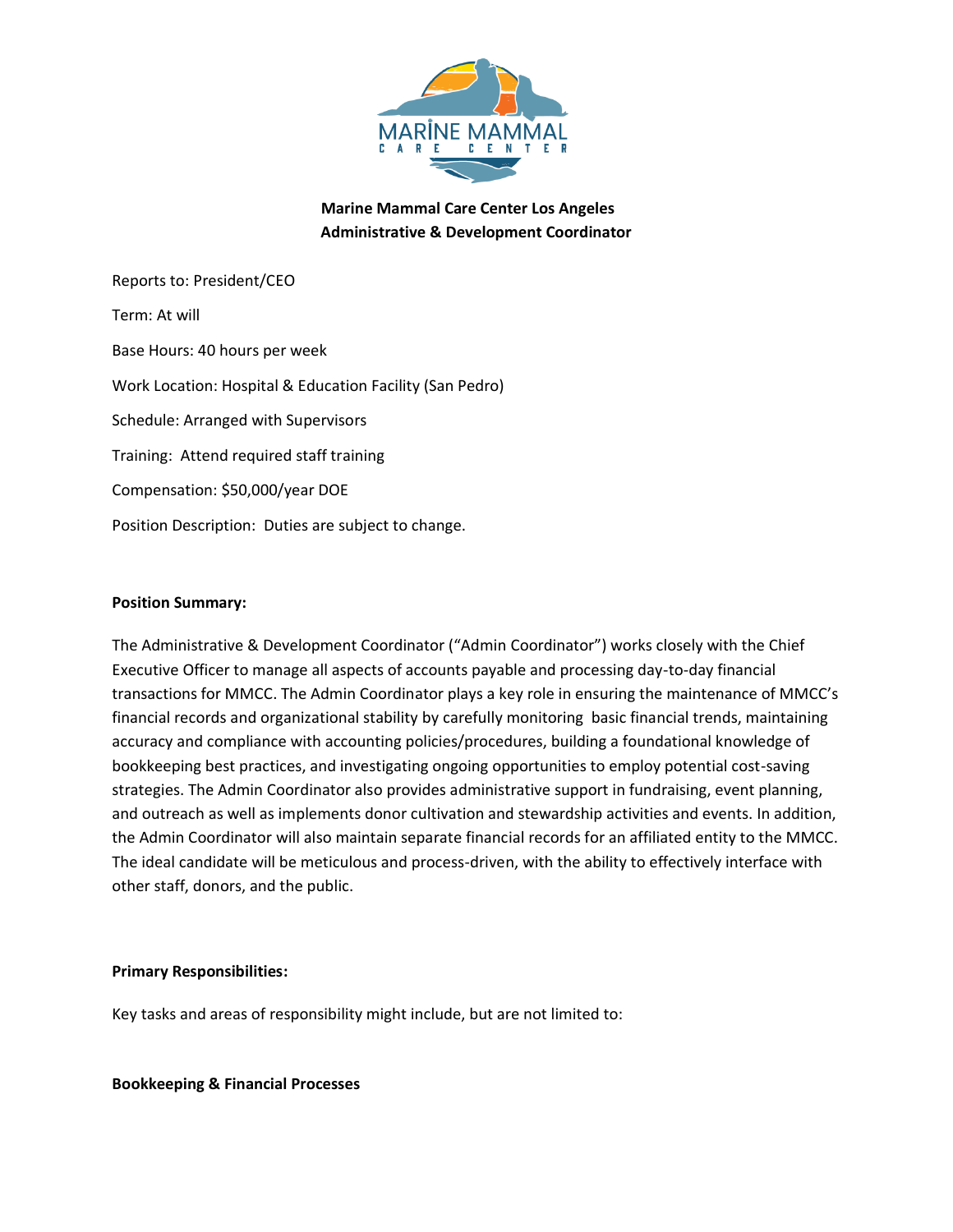- Ensure the timely and accurate processing of accounts payable in accordance with Internal Controls processes; accurately code and enter bills and expenses in QuickBooks, and prepare checks or make online payments with proper approvals.
- Process and record a variety of accounting transactions, including: bills, credit card expenses, payments, receipts, contributions from various sources, bank deposits, and bank transfers.
- Reconcile credit card statements; monitor bills and charges from all sources, pursuing corrections, refunds, returns, and avoidance of miscellaneous charges when necessary.
- Manage insurance policy renewals and similar compliance items.
- Manage continuing and new vendor contracts, including the collection of W-9s.
- Maintain complete and orderly electronic and paper filing systems to support financial recordkeeping requirements and vendor relationship management.
- Ensure appropriate storage, retention, protection, and destruction (when necessary) of paper and electronic financial records, as dictated by the organization's policies.
- Liaise with accountant regarding monthly reporting and reconciliations, as needed.
- Assist Development Manager in the processing of accounts receivable and incoming donations, as needed.
- Handle bank deposits and transactions, as needed.
- Perform other bookkeeping and general administrative duties as assigned.

# **Development**

- Support the integration of fundraising best practices into all fundraising activities including cultivation, solicitation, and stewardship strategies for annual, major, and planned giving.
- Provide administrative support in fundraising, event planning, and outreach.
- Implement donor cultivation and stewardship activities and events.
- Create proposals for solicitation of restricted gifts as well as follow up reports for donors making restricted gifts, as needed.
	- $\circ$  Develop timely impact reports for donors that express the value of their philanthropic investment.
- Model the highest level of integrity and donor-centric behavior with all constituents, with a goal of anticipating needs and exceeding expectations.
- Miscellaneous on-going front-office administrative tasks such as electronic file maintenance, answering the telephone, monitoring mail, assisting with correspondence and mailings, and general problem solving.
- Perform all other duties as assigned by CEO in support of overall organizational goals.

# **Knowledge Management & Resource Development**

- Proactively identify and suggest ways to increase efficiency, reduce expenses, and streamline processes; assist with implementing measures to achieve such aims.
- Create reports and templates, as requested.
- Assist with documenting financial, Internal Controls, and administrative processes, particularly toward the aim of creating and maintaining a Bookkeeper Job Manual.
- Capture and synthesize organizational learning/institutional knowledge to be shared with the wider organization team.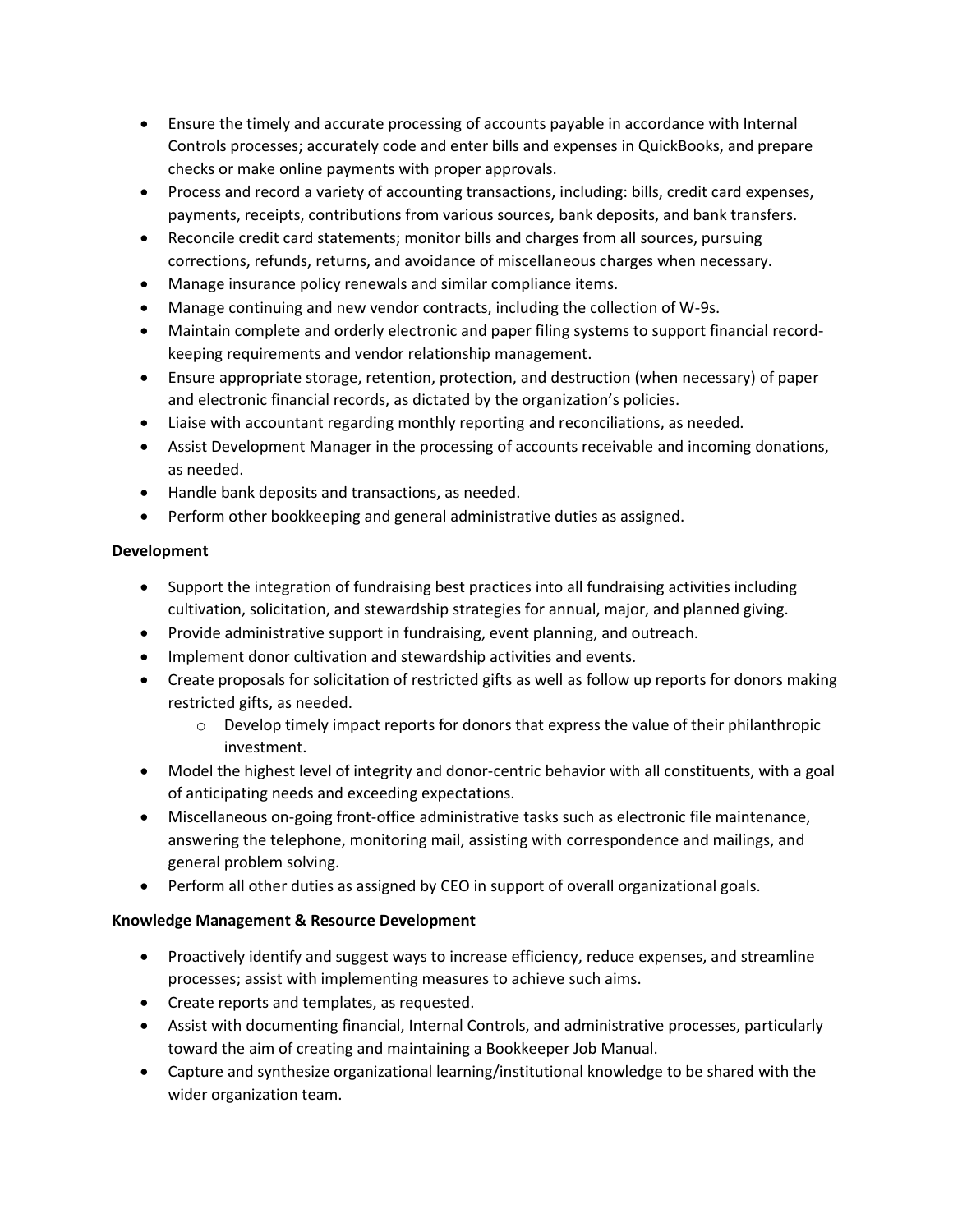## **Knowledge, Skills and Abilities**

## *Interpersonal*

- Strong work ethic, initiative, and ability to anticipate tasks/needs ahead of time.
- High level of personal and professional integrity, with proven success in managing confidential and sensitive information.
- Tactful, effective, and diplomatic communication and relationships building skills with an ability to prioritize, negotiate, and work with internal/external stakeholders at all levels.
- Excellent analytical abilities, intellectual curiosity, strong technical skills, and the ability to work with and synthesize the needs of cross-functional teams.
- Exceptional judgment, problem-solving skills, attention to detail/accuracy, and reliability.
- Ability to establish priorities among concurrent projects and meet deadlines.
- Willingness to assist wherever needed, including with multiple departments, while juggling a diverse workload and setting necessary expectations for project completion.
- Commitment to continuous learning and improvement, meeting high standards, and working hard as a member of a supportive and caring team.
- Ability to perform all duties with a high degree of autonomy and as part of a collaborative team.
- Flexible, cooperative, service-minded and enjoys being an active member of a diverse team.

# **Minimum Qualifications**

- Minimum 2 years of college Accounting courses preferred.
- Minimum 2 years bookkeeping experience using QuickBooks required; QuickBooks Online and nonprofit bookkeeping experience preferred.
- Proficiency with Microsoft Office (especially Excel).

### **Physical Demands**

- Must be physically able to access all work areas and perform all tasks and services required to fully perform the requirements of the job.
- Personal transportation required.
- Must be able to lift 40lbs comfortably and safely (e.g., books and merchandise).
- Requires working under some pressure: meeting deadlines, handling schedules, establishing and maintaining cooperative and productive work relationships with colleagues members of the community and partners in a tactful and courteous manner and in a variety of situations.
- Availability to work additional hours or weekends, as projects or events demand.

# **How to Apply**